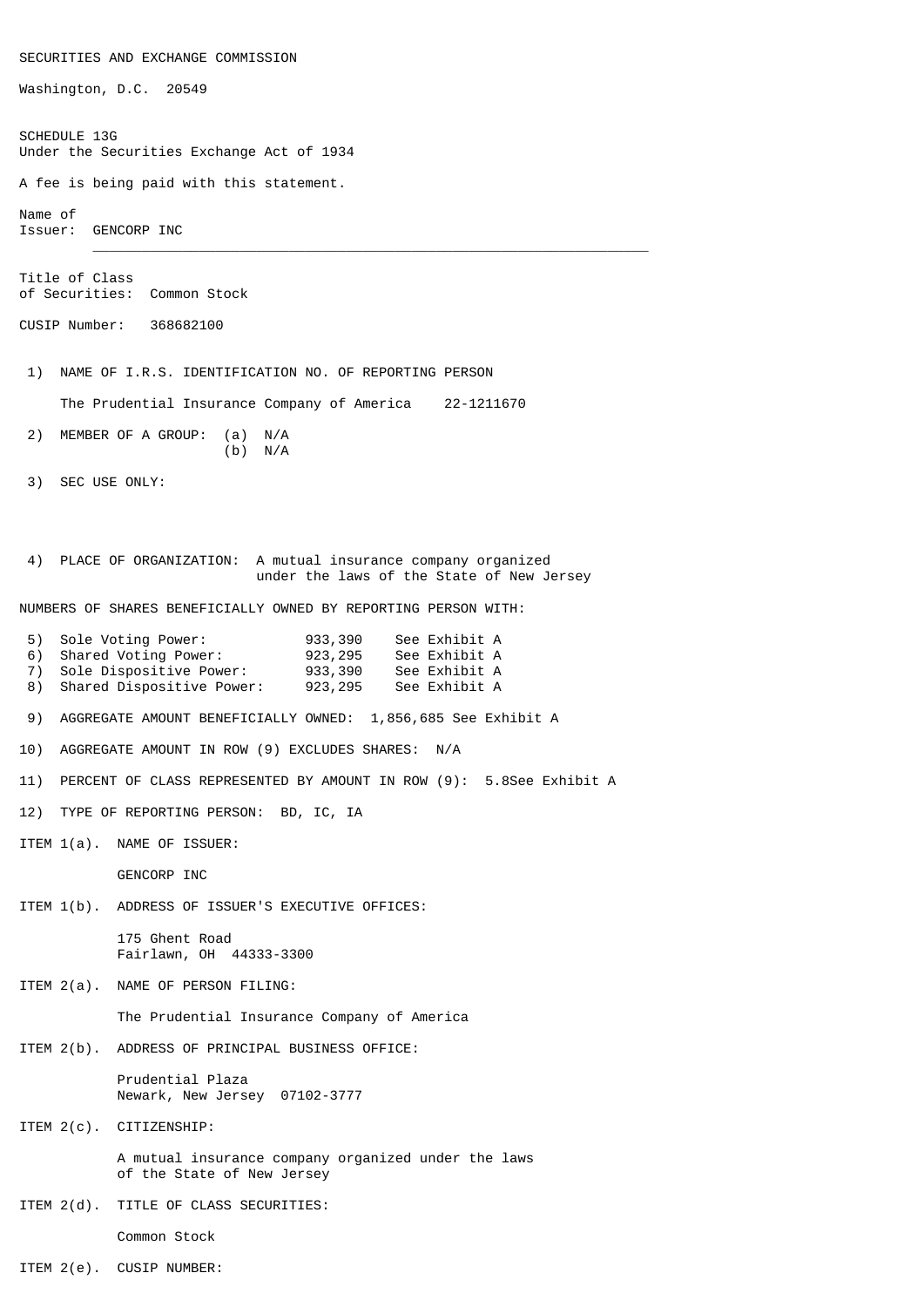368682100

ITEM 3. The Person filing this statement is an Insurance Company as defined in Section 3(a)(19) of the Securities Exchange Act of 1934, a Broker-Dealer registered under Section 15 of that Act and an Investment Adviser registered under Section 203 of the Investment Advisers Act of 1940.

ITEM 4. OWNERSHIP:

- (a) Number of Shares Benefically Owned: 1,856,685 See Exhibit A
- (b) Percent of Class: 5.8 See Exhibit A
- Number (c) Powers Of Shares ---------------------<br>Sole power to vote or  $933.396$ 933,390 See Exhibit A to direct the vote

Shared power to vote or 923,295 See Exhibit A to direct the vote Sole power to dispose or 933,390 See Exhibit A to direct disposition

Shared power to dispose 923,295 See Exhibit A or to direct disposition

ITEM 5. OWNERSHIP OF 5% OR LESS OF A CLASS:

Not Applicable

ITEM 6. OWNERSHIP OF MORE THAN 5% ON BEHALF OF ANOTHER PERSON:

See Exhibit A

ITEM 7. IDENTIFICATION AND CLASSIFICATION OF THE SUBSIDIARY WHICH ACQUIRED THE SECURITY BEING REPORTED ON BY THE ULTIMATE PARENT COMPANY:

Not Applicable

ITEM 8. IDENTIFICATION AND CLASSIFICATION OF MEMBERS OF THE GROUP:

Not Applicable

ITEM 9. NOTICE OF DISSOLUTION OF GROUP:

Not Applicable

## ITEM 10. CERTIFICATION:

 By signing below, The Prudential Insurance Company of America certifies that, to the best of its knowledge and belief, the securities referred to above were acquired in the ordinary course of business and were note acquired for the purpose of and do not have the effect of changing or influencing the control of the issuer of such securities and were not acquired in connection with or as a participant in any transaction having such purpose or effect.

 The filing of this statement should not be construed as an admission that Prudential is or was for the purposes of Section 13(d) or 13(g) of the Securities Exchange Act of 1934, the beneficial owner of any registered equity securities of the issuer.

## **STGNATURE**

 After reasonable inquiry and to the best of its knowledge and belief, The Prudential Insurance Company of America certifies that the information set forth in this statement is true, complete and correct.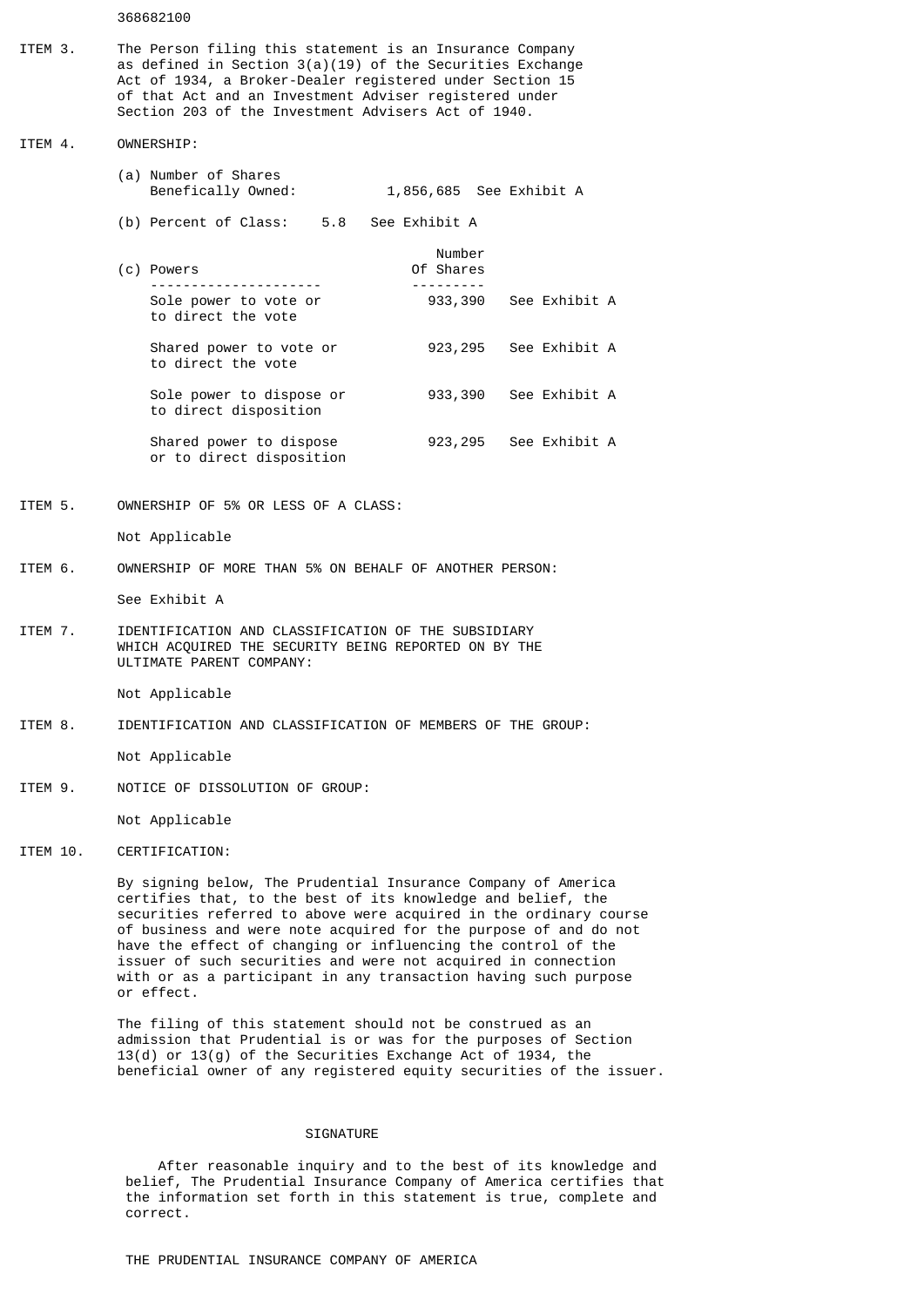By: Richard S. Biegen Assistant General Counsel

Date: February 13, 1995

As of: December 31, 1994

 Exhibit A ---------

ITEM 6. OWNERSHIP OF MORE THAN 5% ON BEHALF OF ANOTHER PERSON:

 ------------------------------------------------------ The Prudential Insurance Company of America ("Prudential") presently holds 107,300 shares of Issuer's common stock for the benefit of its general account.

 In addition, Prudential may have direct or indirect voting and/or investment discretion over 1,749,385 shares which are held for the benefit of its clients by its separate accounts, externally managed accounts, registered investment companies, subsidiaries and/or other affiliates. Prudential is reporting the combined holdings of these entities for the purpose of administrative convenience.

 These shares were acquired in the ordinary course of business, and not with the purpose or effect of changing or influencing control of the Issuer. The filing of this statement should not be construed as an admission that Prudential is, for the purposes of Sections 13 or 16 of the Securities Exchange Act of 1934, the beneficial owner of these shares.